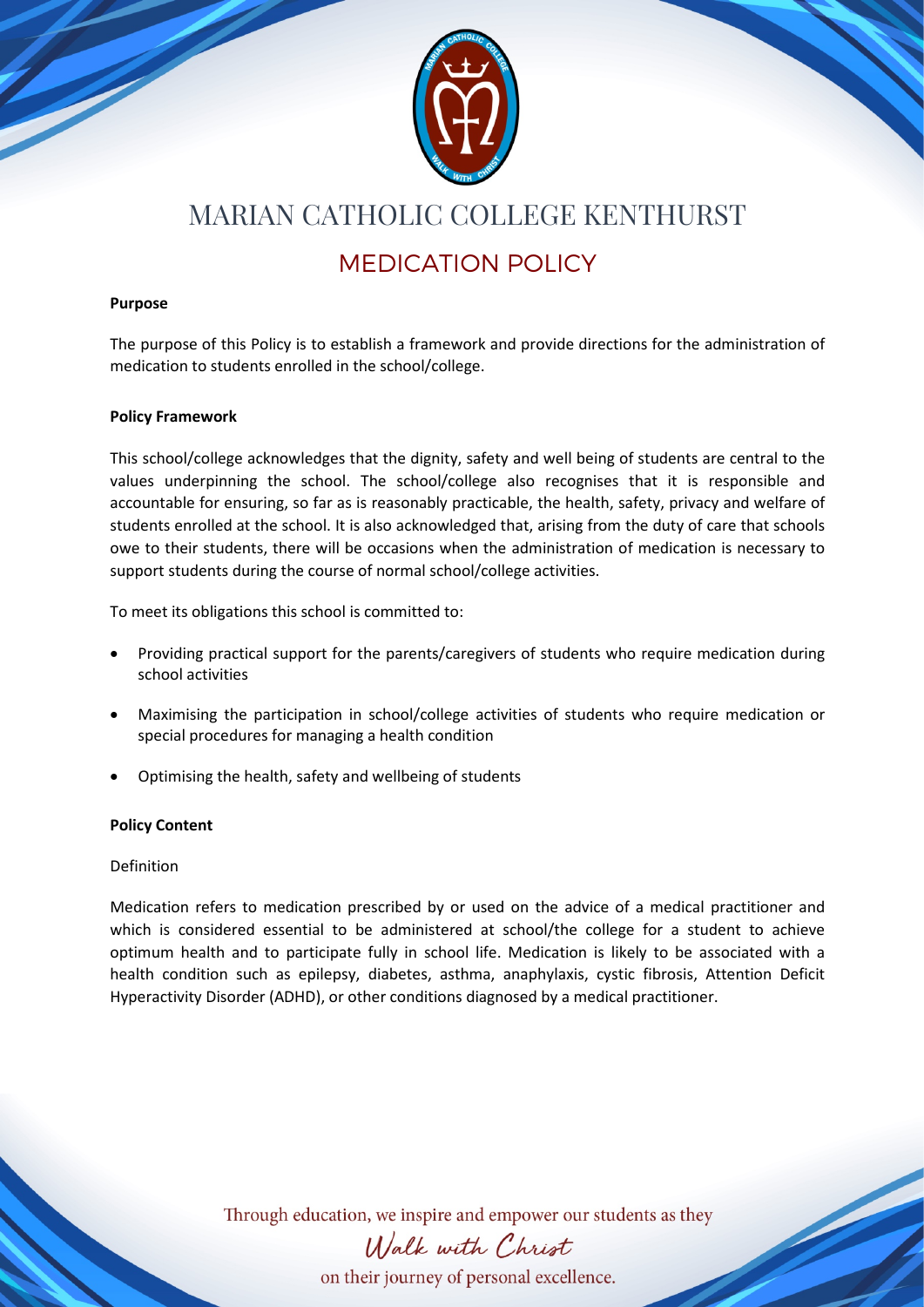#### **Policy Responsibility**

#### *Responsibilities of parents*

Parents are responsible for:

- Obtaining the relevant medication forms from the school and arranging for their completion and return
- Providing the medication in the original labeled container to the nominated staff member
- Ensuring the medication is not out of date and has an original pharmacy label with the student's name, dosage and time to be taken
- Providing a request by parents and written instructions from a medical practitioner for medication that is not obtained on prescription, indicating:
	- **Name of student**
	- Condition for which the medication is required
	- Guidelines for administration

#### *Responsibilities of the school*

The school/college is responsible for:

- Informing the school/college community of school/college procedures for the administration of medication and the management of health conditions
- Providing parents with relevant medication forms for completion
- Providing information to and training for staff on the administration of medication for the health conditions about which parents have notified the school/college
- Developing a management plan (in consultation with parents) for students who require long term medication or management of a health condition at school/the college
- Developing a safe system for the storage and administration of medication
- Keeping and storing records of all medication administered
- Developing procedures to manage particular medical conditions such as asthma, diabetes, ADHD, anaphylaxis and epilepsy
- Following protocols that incorporate safety and security considerations for students approved to self-administer medication and/or self manage a health condition
- Reminding students (where necessary) about taking medication

#### **Related and Supporting POLICIES AND DOCUMENTS**

- Guidelines for Administering Medication in Schools
- Letter of Explanation to Parents
- Medication Forms 1-6
- Privacy Policy

Through education, we inspire and empower our students as they

## Walk with Christ

on their journey of personal excellence.